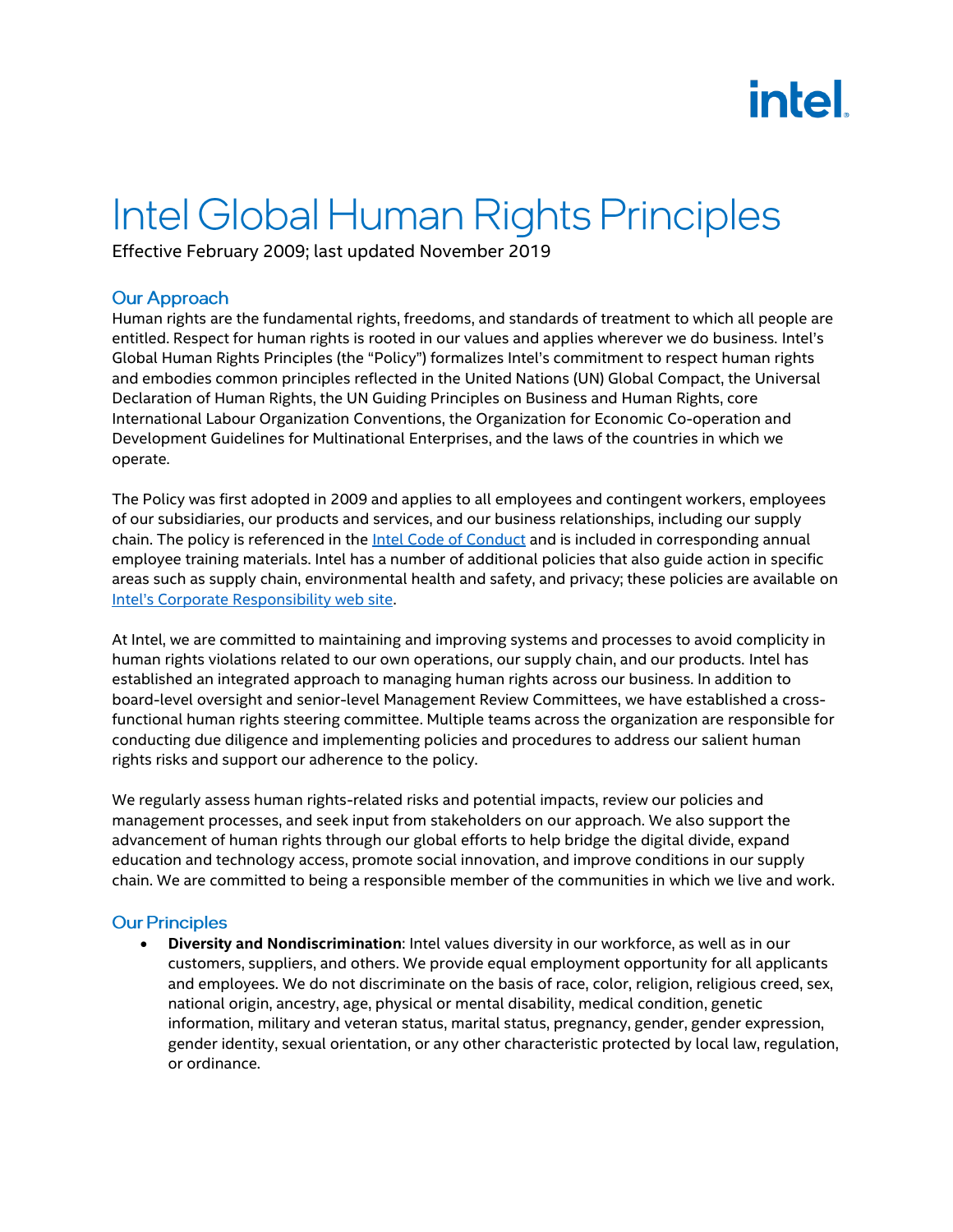- **Harassment Prohibition**: Intel employees are expected to treat co-workers, customers, and suppliers with dignity. Intel is committed to providing a workplace free of sexual harassment as well as harassment based on factors such as race, color, religious creed, sex, national origin, ancestry, age, physical or mental disability, medical condition, genetic information, military and veteran status, marital status, pregnancy, gender, gender expression, gender identity, sexual orientation, or any other characteristic protected by local law, regulation, or ordinance. Intel will not tolerate harassment of employees by managers, co-workers or our suppliers.
- **Workplace Safety**: Intel is committed to providing a safe and healthful workplace for our employees, contractors, and communities. Intel will seek to provide a secure business environment for the protection of our employees, product, materials, equipment, systems and information. We strive to comply with all applicable regulatory requirements as a minimum, and implement programs and processes to achieve greater protection, where appropriate.
- **Prevention of Human Trafficking, Forced Labor, and Child Labor**: Intel will not use or tolerate the use of forced, debt bonded, indentured labor, involuntary prison labor, slavery or human trafficking in our business or supply chain. (Refer to Intel Corporation Statement on Combating [Modern Slavery\)](https://www.intel.com/content/www/us/en/corporate-responsibility/statement-combating-modern-slavery.html). We forbid harsh or inhumane treatment, including corporal punishment or the threat of corporal punishment. Also, Intel will not employ anyone under the age of 16 in any position, and workers under the age of 18 should not perform hazardous work, overtime, or night shift work. Intel expects its suppliers to comply with these expectations.
- **Working Hours and Minimum Wage Standards**: Working hours are not to exceed the maximum set by local law or no more than 60 hours per week, whichever is stricter. Workers should not work longer than 6 consecutive days without at least one day off. Intel expects employee compensation to comply with applicable wage laws, including those related to minimum wages, overtime hours, and legally mandated benefits. Intel expects its suppliers to comply with these expectations.
- **Freedom of Association/Collective Bargaining**: Intel recognizes that in many of the locations where we operate, employees have the right to freely associate or not associate with third party organizations such as labor organizations, along with the right to bargain or not bargain collectively in accordance with local laws. Intel respects those rights and is further committed to treating our employees with dignity and respect, and creating an environment of open communication where employees can speak with their managers about their ideas, concerns or problems, and team together to address workplace issues. We encourage our employees to share their ideas, concerns, or suggestions through an environment of cooperation and teamwork.
- **Product Responsibility**: As the range of products and services we offer broadens and changes, we evaluate potential concerns about how technology products may be used to infringe on human rights. The challenges range from product misuse and limits on freedom of expression, to health and safety concerns that may arise from new technologies. Most Intel products are general-purpose computing products that can be incorporated into countless systems and applications and that are sold to end users by distributors, system manufacturers, and others, and not directly by Intel. While we do not always know nor can we control what products our customers create or the applications end-users may develop, Intel does not support or tolerate our products being used to violate human rights. Where we become aware of a concern that Intel products are being used by a business partner in connection with abuses of human rights,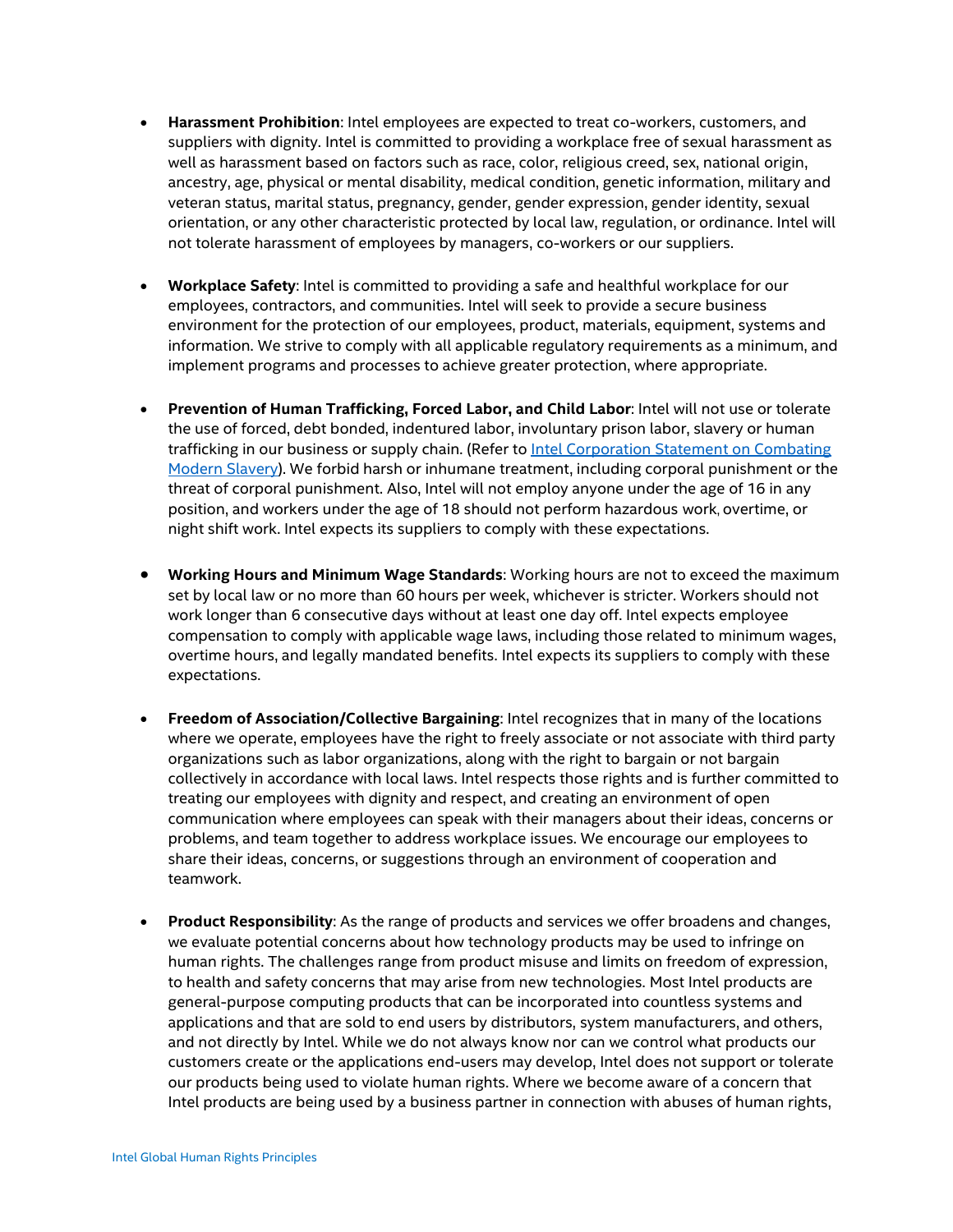we will restrict or cease business with the third party until and unless we have high confidence that Intel's products are not being used to violate human rights.

- **Privacy and Freedom of Expression**: Intel is committed to the right of privacy and freedom of expression and we seek to protect against unauthorized access, use, destruction, modification, or disclosure of personal information and data as outlined in Intel's [Privacy Policy.](https://www.intel.com/content/www/us/en/privacy/intel-privacy-notice.html) Intel takes seriously its role in developing technologies which protect the privacy and security of individuals by helping to ensure the protection of data and minimize potential threats. Intel utilizes and advocates for a Privacy by Design approach, which includes privacy as a foundational component of the product and service development process. Intel's policy is not to design functionality into any of our products that would enable customers (including governments) to circumvent security features, or otherwise compromise the security of our technologies in ways that could be used to infringe on privacy or limit the freedom of expression (or other human rights) of individuals. In addition, we advocate for global policies and standards to build trust across the global digital infrastructure, and to protect data privacy and data security as part of our public policy actions.
- **Environmental Stewardship**: We support a precautionary approach to the materials used in our products; strive to conserve energy, water, and other natural resources; and work to reduce the environmental impact of waste generation and emissions to the air, water, and land. Our commitment to environmental stewardship is embodied in both Intel'[s Environmental, Health](https://www-ssl.intel.com/content/www/us/en/corporate-responsibility/environmental-health-safety-policy.html)  [and Safety Policy](https://www-ssl.intel.com/content/www/us/en/corporate-responsibility/environmental-health-safety-policy.html) and in th[e Intel Code of Conduct.](https://www-ssl.intel.com/content/www/us/en/policy/policy-code-conduct-corporate-information.html?) Intel recognizes that water is a critical natural resource that is of strategic importance to our business and the communities in which we operate. Intel's commitment to respect the human right to water is included in Intel's Water [Policy.](https://www.intel.com/content/www/us/en/policy/policy-water.html) We believe that climate change is a serious environmental, economic, and social challenge and the *Intel Climate Change Policy* outlines our formal position on climate change and provides a more detailed history of our action in this area.
- **Supplier Responsibility**: As explained more fully on our [supplier.intel.com](https://supplier.intel.com/supplierhub/) website, Intel expects our suppliers to maintain progressive employment, environmental, health and safety, and ethics practices that meet or exceed all applicable laws and relevant external codes such as the [Responsible Business Alliance \(RBA\) Code of Conduct,](http://www.responsiblebusiness.org/standards/code-of-conduct/) [Intel's Code of Conduct](https://www-ssl.intel.com/content/www/us/en/policy/policy-code-conduct-corporate-information.html?), and these Human Rights Principles. Regarding responsible minerals sourcing, it is Intel's goal to use tantalum, tin, tungsten and gold in our products that do not directly or indirectly finance or benefit armed groups in the DRC or adjoining countries while continuing to support responsible mineral sourcing in the region. Intel expects our suppliers to have in place policies and due diligence measures that will enable us to achieve this goal and our commitment is embodied in the Intel Conflict Minerals Policy.

#### **Our Grievance and Remedy Processes**

We have put in place formal grievance and remedy processes to enable anyone, including employees, employees of Intel's suppliers and other external stakeholders, to report human rights concerns through our third-party-operated [ethics reporting portal.](https://secure.ethicspoint.com/domain/media/en/gui/31244/index.html) We will promptly investigate allegations and pursue action to mitigate any adverse human rights impacts. Intel does not tolerate retaliation against anyone who in good faith reports possible violations of law, the Intel Code of Conduct, or other company policies or procedures, questions on-going or proposed conduct, or participates in an internal investigation.